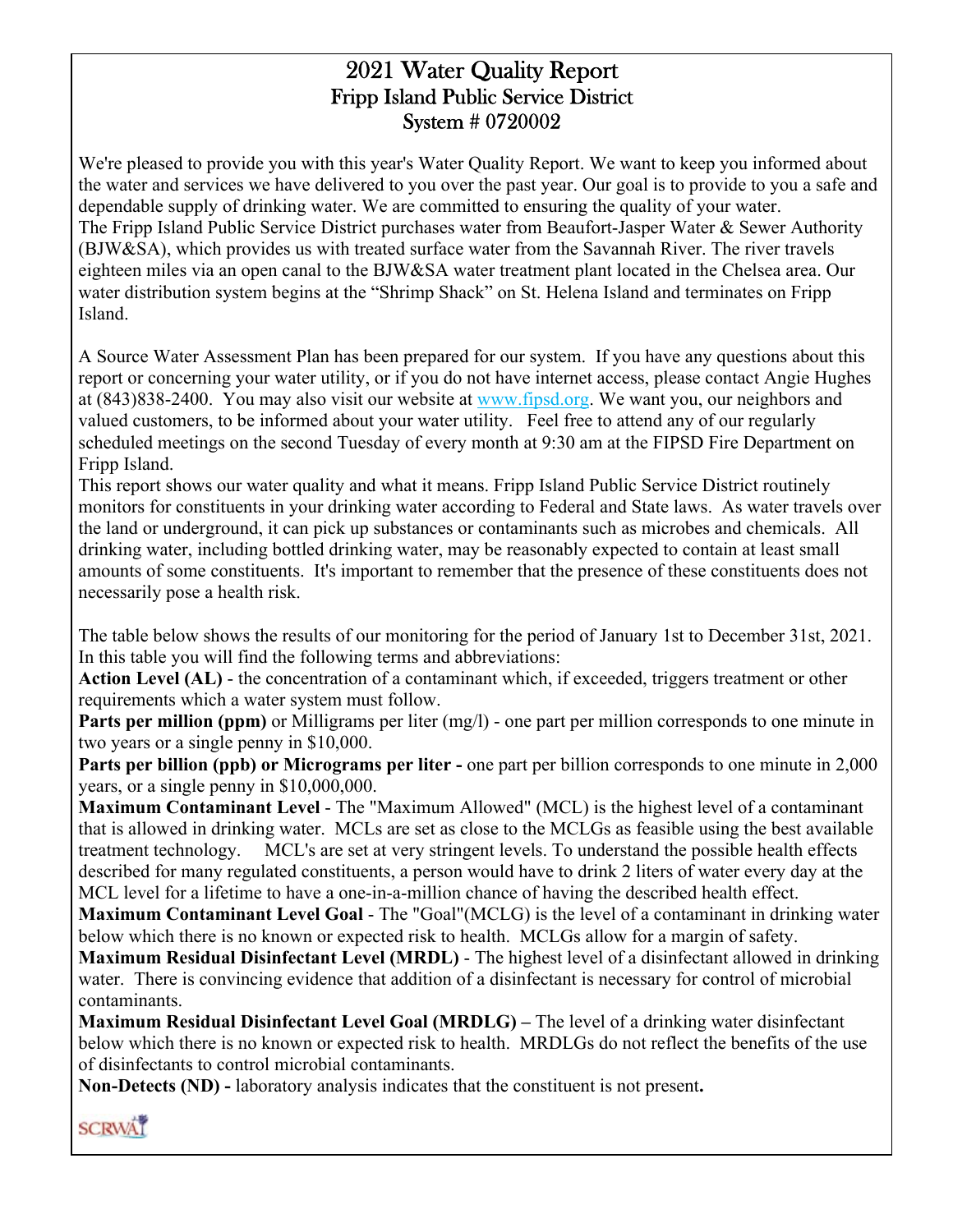### **Fripp Island Public Service District SC 0720002**

| <b>LEAD and COPPER TEST RESULTS</b> |                  |                                |                     |          |                 |                                         |                                                                                                              |
|-------------------------------------|------------------|--------------------------------|---------------------|----------|-----------------|-----------------------------------------|--------------------------------------------------------------------------------------------------------------|
| Contaminant                         | Violation<br>Y/N | 90 <sup>th</sup><br>percentile | Unit<br>Measurement | MCLG     | Action<br>Level | <b>Sites</b><br>over<br>action<br>level | Likely Source of Contamination                                                                               |
| Copper<br>2019                      | N                | 0.17                           | ppm                 | 1.3      | 1.3             | $\theta$                                | Corrosion of household plumbing<br>systems; erosion of natural deposits; leaching from<br>wood preservatives |
| Lead<br>2019                        | N                | 1.3                            | ppb                 | $\theta$ | 15              |                                         | Corrosion of household plumbing systems;<br>Erosion of natural deposits.                                     |

# **REGULATED CONTAMINANTS**

| Disinfectants<br>and<br>Disinfection By-<br>Products | Collection<br>Date | Highest<br>Level<br>Detected | Range of<br>Levels<br>Detected | MCLG                        | <b>MCL</b>       | Units | Violation<br>(Y/N) | Likely Source of<br>Contamination            |
|------------------------------------------------------|--------------------|------------------------------|--------------------------------|-----------------------------|------------------|-------|--------------------|----------------------------------------------|
| Chlorine                                             | 2021               | RAA<br>1.9                   | $1.63 - 2.03$                  | <b>MRDLG</b><br>4           | <b>MRDL</b><br>4 | ppm   | N                  | Water additive used to control<br>microbes   |
| Haloacetic Acids<br>(HAA5)                           | 2021               | 38                           | $16.75 -$<br>35.1              | No goal<br>for the<br>total | 60               | ppb   | N                  | By-product of drinking water<br>disinfection |
| Total<br>Trihalomethanes<br>(TTHM)                   | 2021               | 38                           | $25.91 -$<br>42.90             | No goal<br>for the<br>total | 80               | ppb   | N                  | By-product of drinking water<br>disinfection |

| BJW&SA #SC0720003 (Chelsea WTP A07001) |                    |                              |                                |             |     |       |           |                                                                                                                             |
|----------------------------------------|--------------------|------------------------------|--------------------------------|-------------|-----|-------|-----------|-----------------------------------------------------------------------------------------------------------------------------|
| Inorganic<br>Contaminants              | Collection<br>date | Highest<br>Level<br>Detected | Range of<br>Levels<br>Detected | <b>MCLG</b> | MCL | Units | Violation | Likely source of contamination                                                                                              |
| Fluoride                               | 2021               | 0.83                         | $0.83 - 0.83$                  | 4           | 4.0 | ppm   | N         | Erosion of natural deposits;<br>water additive<br>which promotes strong teeth;<br>discharge from<br>fertilizer and aluminum |

| UNREGULATED CONTAMINANTS SC0720003 BJW&SA (Chelsea WTP A07001) |                |              |  |  |  |
|----------------------------------------------------------------|----------------|--------------|--|--|--|
| <b>NAME</b>                                                    | REPORTED LEVEL | <b>RANGE</b> |  |  |  |
|                                                                | ppm            | Low - High   |  |  |  |
| Sodium<br>2021                                                 |                | 13-13        |  |  |  |